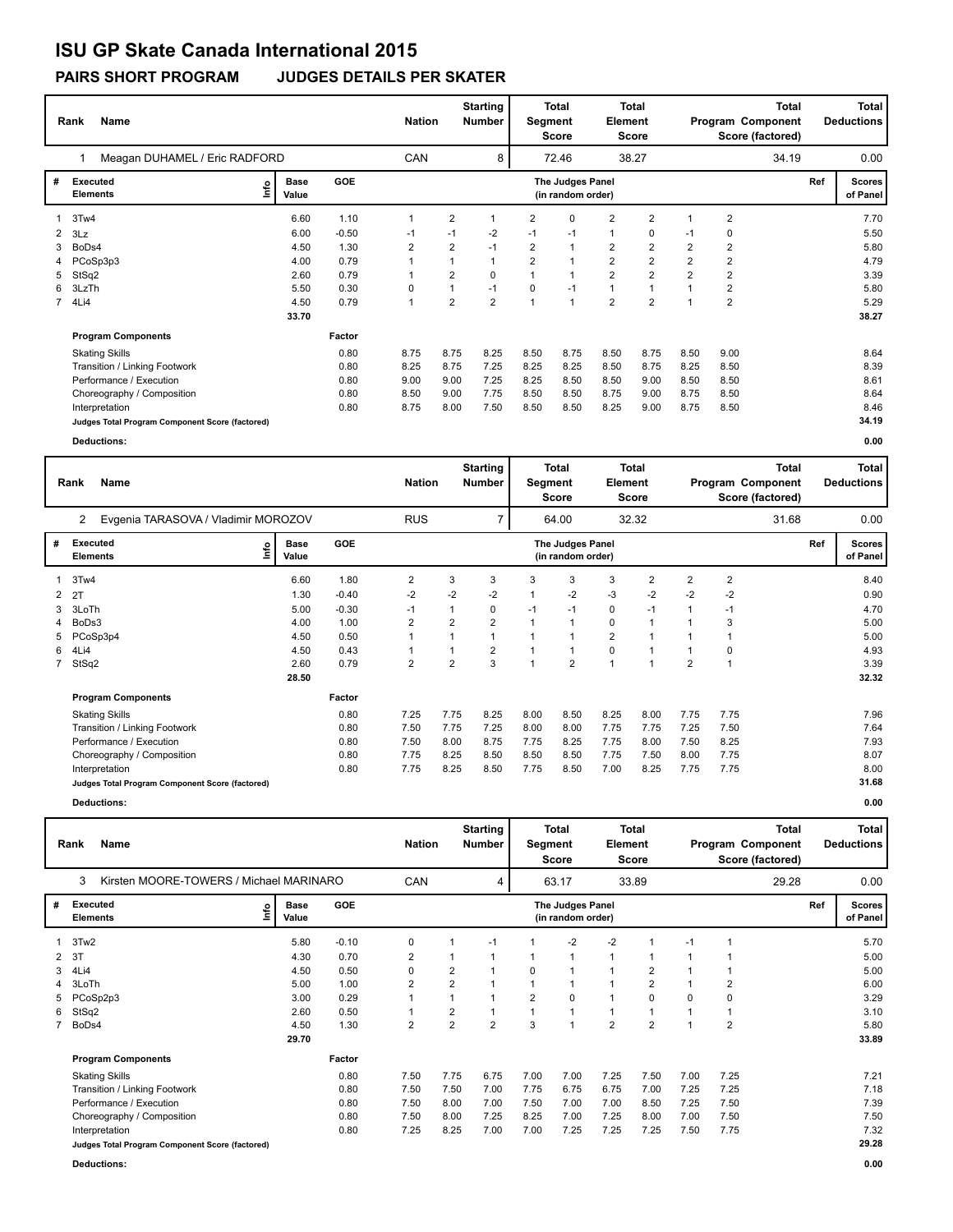## **ISU GP Skate Canada International 2015**

**PAIRS SHORT PROGRAM JUDGES DETAILS PER SKATER**

|                | Name<br>Rank                                    |                      | <b>Nation</b> |            | <b>Starting</b><br><b>Number</b> | <b>Total</b><br><b>Total</b><br>Element<br>Segment<br>Score<br><b>Score</b> |                |                                       |                | Total<br>Program Component<br>Score (factored) |                |                |       | <b>Total</b><br><b>Deductions</b> |                           |
|----------------|-------------------------------------------------|----------------------|---------------|------------|----------------------------------|-----------------------------------------------------------------------------|----------------|---------------------------------------|----------------|------------------------------------------------|----------------|----------------|-------|-----------------------------------|---------------------------|
|                | Marissa CASTELLI / Mervin TRAN<br>4             |                      |               | <b>USA</b> |                                  |                                                                             |                | 61.85                                 |                | 33.82                                          |                |                | 28.03 |                                   | 0.00                      |
| #              | Executed<br>١m<br><b>Elements</b>               | <b>Base</b><br>Value | GOE           |            |                                  |                                                                             |                | The Judges Panel<br>(in random order) |                |                                                |                |                |       | Ref                               | <b>Scores</b><br>of Panel |
| 1              | 3Tw2                                            | 5.80                 | 0.20          | 0          |                                  | $-2$                                                                        | $-1$           | 2                                     |                | $-1$                                           | $\mathbf 1$    |                |       |                                   | 6.00                      |
| $\mathbf{2}$   | -3S                                             | 4.40                 | $-1.10$       | $-2$       | 0                                | $-2$                                                                        | $-1$           | $-1$                                  | $-2$           | $-2$                                           | $-1$           | $-2$           |       |                                   | 3.30                      |
| 3              | 3STh                                            | 4.50                 | 0.70          | 0          |                                  | 1                                                                           | 1              | $\mathbf{1}$                          | $\mathbf{1}$   | $\mathbf{1}$                                   | 2              | 1              |       |                                   | 5.20                      |
|                | 4Li4                                            | 4.50                 | 0.79          | 1          |                                  |                                                                             | $\overline{2}$ | $\overline{2}$                        | $\overline{2}$ | $\overline{ }$                                 | $\overline{2}$ | $\overline{2}$ |       |                                   | 5.29                      |
| 5.             | PCoSp3p4                                        | 4.50                 | 0.36          | 0          |                                  |                                                                             | 0              | 1                                     | $\overline{1}$ |                                                |                | 0              |       |                                   | 4.86                      |
| 6              | StSq3                                           | 3.30                 | 0.57          | 1          |                                  | $\overline{\mathbf{A}}$                                                     | $\mathbf{1}$   | $\overline{2}$                        | $\overline{ }$ | $\overline{1}$                                 | 2              |                |       |                                   | 3.87                      |
| $\overline{7}$ | BoDs4                                           | 4.50                 | 0.80          | 1          | $\overline{2}$                   | 1                                                                           | $\overline{2}$ | $\overline{1}$                        | $\overline{ }$ | $\Omega$                                       | 1              | 1              |       |                                   | 5.30                      |
|                |                                                 | 31.50                |               |            |                                  |                                                                             |                |                                       |                |                                                |                |                |       |                                   | 33.82                     |
|                | <b>Program Components</b>                       |                      | Factor        |            |                                  |                                                                             |                |                                       |                |                                                |                |                |       |                                   |                           |
|                | <b>Skating Skills</b>                           |                      | 0.80          | 7.00       | 6.75                             | 6.75                                                                        | 7.50           | 7.00                                  | 7.25           | 6.75                                           | 8.50           | 6.75           |       |                                   | 7.00                      |
|                | Transition / Linking Footwork                   |                      | 0.80          | 6.75       | 6.50                             | 6.50                                                                        | 7.25           | 7.00                                  | 7.25           | 7.00                                           | 7.25           | 6.50           |       |                                   | 6.89                      |
|                | Performance / Execution                         |                      | 0.80          | 7.00       | 6.75                             | 6.50                                                                        | 7.25           | 7.25                                  | 7.25           | 7.00                                           | 8.75           | 6.50           |       |                                   | 7.00                      |
|                | Choreography / Composition                      |                      | 0.80          | 6.75       | 7.00                             | 6.75                                                                        | 7.50           | 7.75                                  | 7.00           | 7.00                                           | 8.00           | 6.50           |       |                                   | 7.11                      |
|                | Interpretation                                  |                      | 0.80          | 7.25       | 7.00                             | 6.50                                                                        | 7.50           | 7.00                                  | 7.00           | 6.75                                           | 7.75           | 6.75           |       |                                   | 7.04                      |
|                | Judges Total Program Component Score (factored) |                      |               |            |                                  |                                                                             |                |                                       |                |                                                |                |                |       |                                   | 28.03                     |
|                | <b>Deductions:</b>                              |                      |               |            |                                  |                                                                             |                |                                       |                |                                                |                |                |       |                                   | 0.00                      |

|              | <b>Name</b><br>Rank                             |      |                      |         | <b>Starting</b><br><b>Nation</b><br><b>Number</b> |      |                | Segment | Total<br><b>Score</b>                 | Element        | <b>Total</b><br><b>Score</b> | <b>Total</b><br>Program Component<br>Score (factored) |                |       | <b>Total</b><br><b>Deductions</b> |                           |
|--------------|-------------------------------------------------|------|----------------------|---------|---------------------------------------------------|------|----------------|---------|---------------------------------------|----------------|------------------------------|-------------------------------------------------------|----------------|-------|-----------------------------------|---------------------------|
|              | Vera BAZAROVA / Andrei DEPUTAT<br>5             |      |                      |         | <b>RUS</b>                                        |      | 3              |         | 57.02                                 |                | 29.86                        |                                                       |                | 27.16 |                                   | 0.00                      |
| #            | Executed<br><b>Elements</b>                     | ١nf٥ | <b>Base</b><br>Value | GOE     |                                                   |      |                |         | The Judges Panel<br>(in random order) |                |                              |                                                       |                |       | Ref                               | <b>Scores</b><br>of Panel |
|              | 3T<<                                            | <<   | 1.30                 | $-0.60$ | $-3$                                              | $-3$ | $-3$           | -3      | $-3$                                  | $-3$           | $-3$                         | $-3$                                                  | $-3$           |       |                                   | 0.70                      |
| $\mathbf{2}$ | 3Tw <sub>2</sub>                                |      | 5.80                 | $-0.30$ | $-1$                                              | $-1$ | $-1$           | 0       | $-1$                                  | 0              | 0                            | 0                                                     | 0              |       |                                   | 5.50                      |
| 3            | 4Li4                                            |      | 4.50                 | 0.50    | 0                                                 | 1    | $\overline{1}$ |         | $\overline{1}$                        | $\mathbf{1}$   | $\overline{1}$               | 1                                                     |                |       |                                   | 5.00                      |
| 4            | 3LoTh                                           |      | 5.00                 | 0.50    | $-1$                                              | 0    | $\overline{1}$ |         | 0                                     | $\overline{2}$ |                              |                                                       |                |       |                                   | 5.50                      |
| 5            | BoDs3                                           |      | 4.00                 | 0.50    | $-1$                                              | 0    | $\mathbf 1$    |         | 0                                     | $\mathbf{1}$   | $\overline{2}$               |                                                       |                |       |                                   | 4.50                      |
| 6            | StSq3                                           |      | 3.30                 | 0.43    | 0                                                 | 1    | $\overline{1}$ |         | 0                                     | $\mathbf{1}$   |                              |                                                       |                |       |                                   | 3.73                      |
|              | PCoSp3p4                                        |      | 4.50                 | 0.43    | $-2$                                              | 0    | $\overline{ }$ |         | и                                     | $\overline{2}$ | $\Omega$                     | $\overline{1}$                                        | $\overline{2}$ |       |                                   | 4.93                      |
|              |                                                 |      | 28.40                |         |                                                   |      |                |         |                                       |                |                              |                                                       |                |       |                                   | 29.86                     |
|              | <b>Program Components</b>                       |      |                      | Factor  |                                                   |      |                |         |                                       |                |                              |                                                       |                |       |                                   |                           |
|              | <b>Skating Skills</b>                           |      |                      | 0.80    | 5.75                                              | 6.50 | 7.25           | 6.75    | 6.50                                  | 7.75           | 7.00                         | 7.25                                                  | 7.25           |       |                                   | 6.93                      |
|              | Transition / Linking Footwork                   |      |                      | 0.80    | 4.75                                              | 6.75 | 7.00           | 6.25    | 6.50                                  | 7.00           | 6.75                         | 6.75                                                  | 6.75           |       |                                   | 6.68                      |
|              | Performance / Execution                         |      |                      | 0.80    | 5.00                                              | 6.50 | 7.00           | 6.25    | 6.50                                  | 7.50           | 7.00                         | 7.00                                                  | 7.00           |       |                                   | 6.75                      |
|              | Choreography / Composition                      |      |                      | 0.80    | 6.50                                              | 6.50 | 6.75           | 6.50    | 6.75                                  | 7.50           | 7.25                         | 7.25                                                  | 7.50           |       |                                   | 6.93                      |
|              | Interpretation                                  |      |                      | 0.80    | 4.50                                              | 6.00 | 7.25           | 6.00    | 6.25                                  | 7.50           | 7.00                         | 7.25                                                  | 7.00           |       |                                   | 6.68                      |
|              | Judges Total Program Component Score (factored) |      |                      |         |                                                   |      |                |         |                                       |                |                              |                                                       |                |       |                                   | 27.16                     |
|              | Deductions:                                     |      |                      |         |                                                   |      |                |         |                                       |                |                              |                                                       |                |       |                                   | 0.00                      |

<< Downgraded jump

|              | <b>Name</b><br>Rank                             | <b>Nation</b>        |         | <b>Starting</b><br><b>Number</b> | Segment | <b>Total</b><br><b>Score</b> | <b>Element</b> | Total<br>Score                        | Total<br>Program Component<br>Score (factored) |             |      | <b>Total</b><br><b>Deductions</b> |       |     |                    |
|--------------|-------------------------------------------------|----------------------|---------|----------------------------------|---------|------------------------------|----------------|---------------------------------------|------------------------------------------------|-------------|------|-----------------------------------|-------|-----|--------------------|
|              | Valentina MARCHEI / Ondrej HOTAREK<br>6         |                      |         | <b>ITA</b>                       |         | 5                            |                | 54.00                                 |                                                | 27.89       |      |                                   | 27.11 |     | $-1.00$            |
| #            | Executed<br>۴ô<br><b>Elements</b>               | <b>Base</b><br>Value | GOE     |                                  |         |                              |                | The Judges Panel<br>(in random order) |                                                |             |      |                                   |       | Ref | Scores<br>of Panel |
| $\mathbf{1}$ | 3Lz                                             | 6.00                 | $-1.60$ | $-3$                             | $-2$    | $-2$                         | $-2$           | $-1$                                  | $-3$                                           | $-2$        | $-2$ | $-3$                              |       |     | 4.40               |
| $\mathbf{2}$ | 3Tw1                                            | 5.40                 | $-1.20$ | $-2$                             | $-2$    | $-2$                         | $-1$           | $-1$                                  | $-2$                                           | $-2$        | $-1$ | -2                                |       |     | 4.20               |
| 3            | 4Li4                                            | 4.50                 | 0.43    | $\mathbf{1}$                     |         | 0                            | 1              | 1                                     | $\mathbf{1}$                                   |             |      | $-1$                              |       |     | 4.93               |
|              | 3LzTh                                           | 5.50                 | $-2.10$ | $-3$                             | $-3$    | $-3$                         | $-3$           | $-3$                                  | $-3$                                           | $-3$        | -3   | $-3$                              |       |     | 3.40               |
| 5            | BoDs1                                           | 3.00                 | $-0.40$ | 0                                | $-1$    | $-1$                         | $-1$           | $\mathbf 0$                           | 0                                              | $-1$        | 0    | $-1$                              |       |     | 2.60               |
| 6            | StSq4                                           | 3.90                 | 0.60    | 1                                |         |                              |                |                                       | $\mathbf{1}$                                   | 0           |      | 0                                 |       |     | 4.50               |
|              | 7 PCoSp3p2                                      | 3.50                 | 0.36    | 1                                | 0       | 1                            |                |                                       | $\overline{A}$                                 | $\mathbf 0$ |      | $-1$                              |       |     | 3.86               |
|              |                                                 | 31.80                |         |                                  |         |                              |                |                                       |                                                |             |      |                                   |       |     | 27.89              |
|              | <b>Program Components</b>                       |                      | Factor  |                                  |         |                              |                |                                       |                                                |             |      |                                   |       |     |                    |
|              | <b>Skating Skills</b>                           |                      | 0.80    | 7.50                             | 6.75    | 6.75                         | 7.25           | 6.75                                  | 7.00                                           | 6.25        | 7.25 | 6.00                              |       |     | 6.86               |
|              | Transition / Linking Footwork                   |                      | 0.80    | 7.00                             | 6.50    | 6.75                         | 7.25           | 6.50                                  | 6.00                                           | 6.25        | 6.75 | 4.25                              |       |     | 6.54               |
|              | Performance / Execution                         |                      | 0.80    | 7.00                             | 6.25    | 7.00                         | 7.00           | 7.00                                  | 6.50                                           | 6.00        | 7.25 | 5.25                              |       |     | 6.68               |
|              | Choreography / Composition                      |                      | 0.80    | 7.50                             | 6.50    | 7.25                         | 7.00           | 7.00                                  | 7.00                                           | 6.50        | 7.00 | 4.75                              |       |     | 6.89               |
|              | Interpretation                                  |                      | 0.80    | 7.00                             | 6.75    | 7.25                         | 7.75           | 7.00                                  | 7.00                                           | 6.50        | 7.00 | 4.75                              |       |     | 6.93               |
|              | Judges Total Program Component Score (factored) |                      |         |                                  |         |                              |                |                                       |                                                |             |      |                                   |       |     | 27.11              |
|              | <b>Deductions:</b>                              | Falls:               | $-1.00$ |                                  |         |                              |                |                                       |                                                |             |      |                                   |       |     | $-1.00$            |